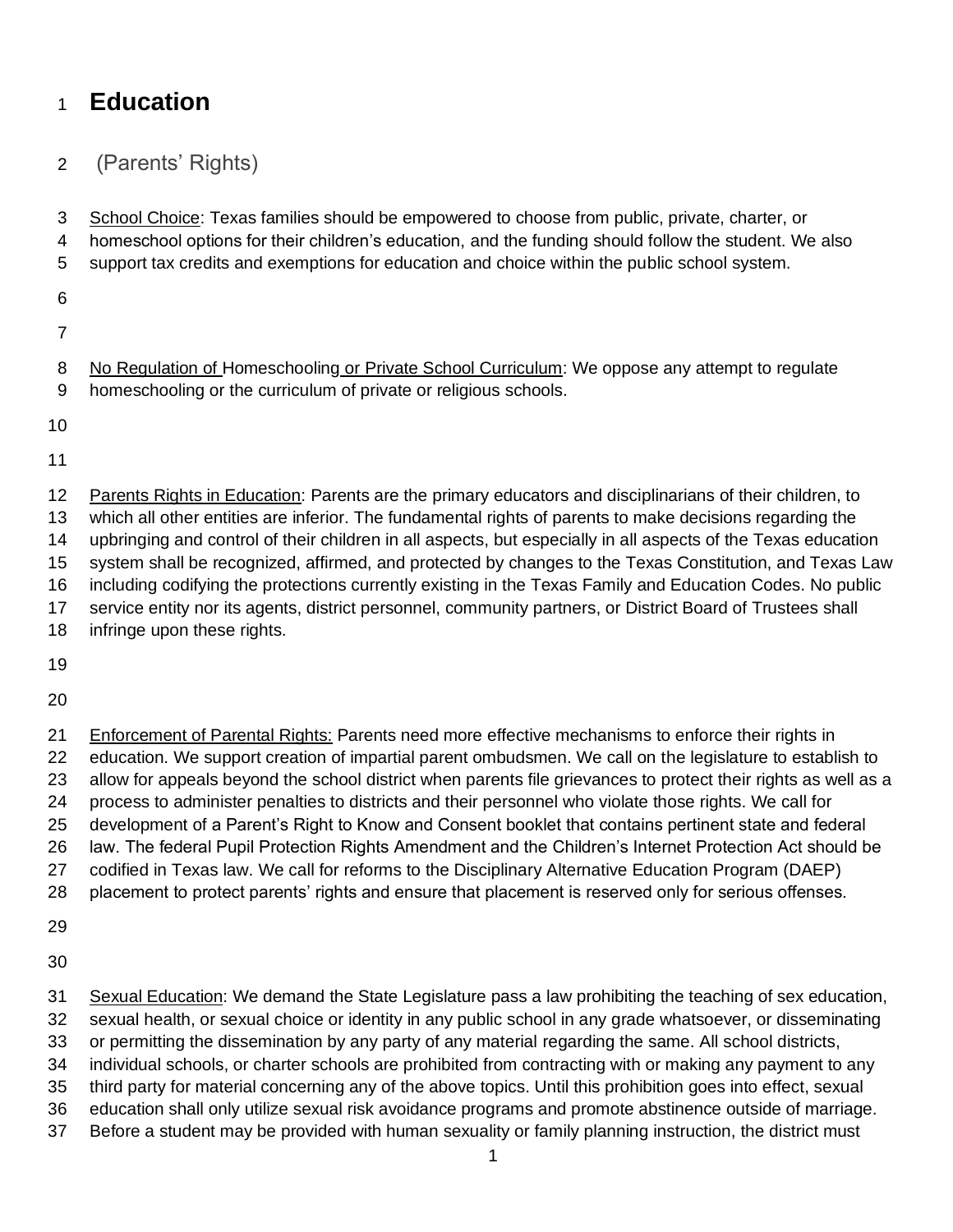obtain the written consent of the student's parent or guardian [Opt-In status].

- 
- 

 Inappropriate and/or Harmful Content: We request that the Texas Legislature pass legislation that requires Texas schools and libraries to filter inappropriate and/or harmful content, such as pornography, for minors. Operators of adult sex entertainment businesses and venues, adult entertainment of any kind, including Drag Queen Story Hour, shall not be part of educational programming in public schools, libraries, or any other taxpayer-funded program for children. We support passage of a law more comprehensive than the Florida law that prohibits instruction in sexual orientation and gender identity in public schools. We advocate for those who violate any of the above to have their educator's certification revoked and be

prosecuted to the fullest extent of the law where appropriate.

Healthcare in Public Schools: Legislators shall prohibit reproductive healthcare services, including

counseling, referrals, and distribution of condoms and contraception through public schools. We support

parents' right to choose, without penalty, which medications are administered to their minor children. We

- support informed consent of parents before any school-based mental health assessments or interventions are performed.
- 
- 

Religious Freedom and Public Schools: We urge school administrators and officials not to infringe on

 Texas school students' and staffs' rights to pray and engage in religious speech, individually or in groups, on school property without government interference. We urge the Legislature to end censorship of

discussion of religion in our founding documents and encourage discussing those documents, including

the Bible as their basis. Students have the right to exhibit religious items on school property.

- 
- 

(Curriculum)

 Foundational Standards: The educational system should focus on foundational standards, which include, but are not limited to, a curriculum of reading (with an emphasis on phonics), spelling, writing, civics (must pass the US Citizenship and Immigration Services test), the arts, music, literature, mathematics (including personal finance), science, geography, economics, and United States and world history including the failures of communism and socialism. We encourage teaching critical thinking skills, including logic, rhetoric, and analytical sciences within these subjects. We advocate the value of vocational training programs.

- 
- 
- 75 Founding Documents in High School: We support a high school level curriculum (rather than 8<sup>th</sup> grade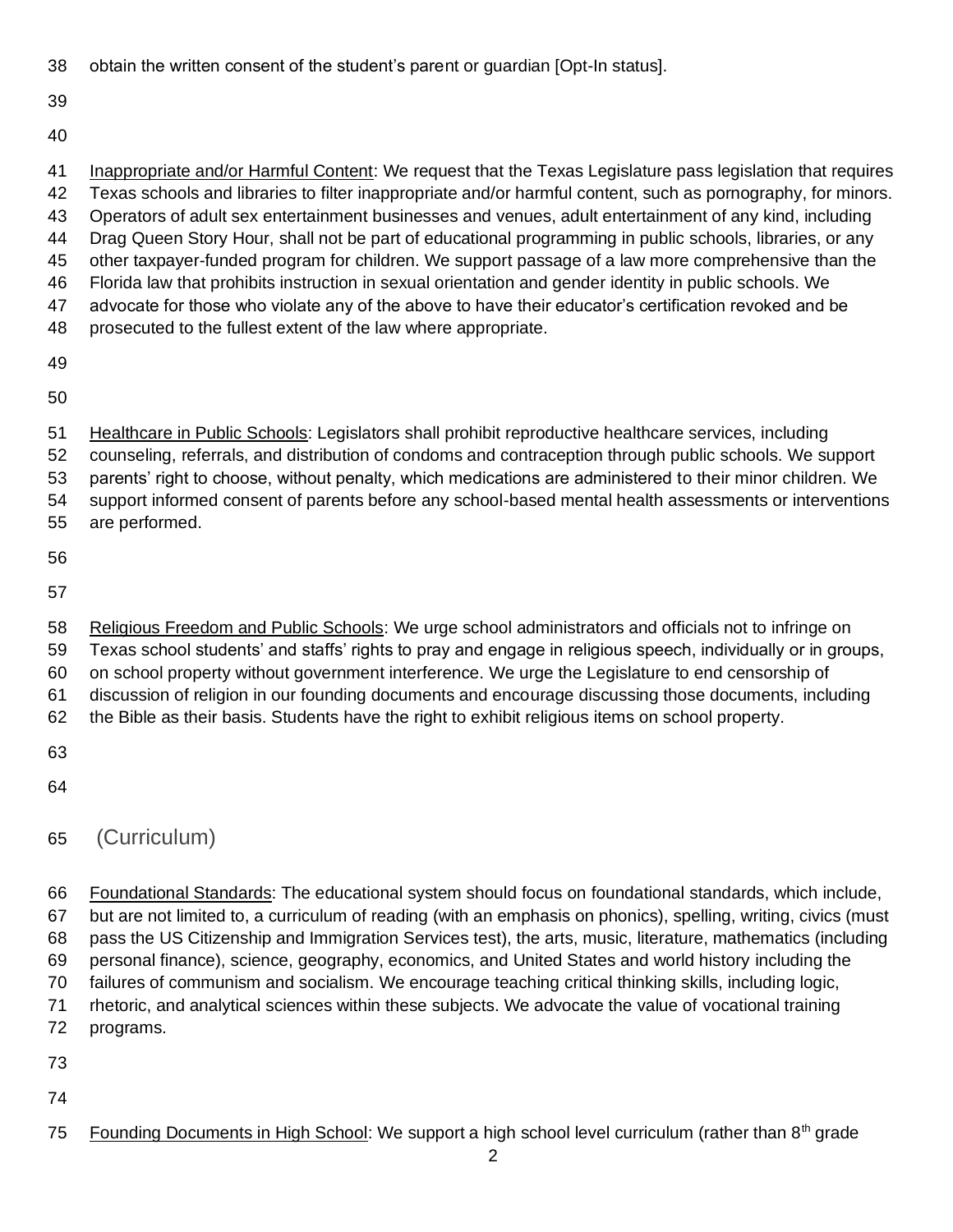level) for the study of American history (pre-1877) that is heavily weighted toward the study of original

founding documents, including the Declaration of Independence, the United States Constitution, the

- Constitutional Convention, the *Federalist Papers,* and Founders' writings.
- 
- 

 American Identity: We favor strengthening our common American identity, which includes the contribution and assimilation of diverse racial and ethnic groups. We reject Critical Race Theory as a post-Marxist ideology that seeks to undermine the system of law and order itself and to reduce individuals to their group 84 identity alone. We support legislation to remove this ideology from government programs, including education involving race, discrimination, and racial awareness. To facilitate the appreciation of our American identity, the contrast between freedom and the tyrannical history of socialism/communism 87 throughout history must be taught. Students shall pledge allegiance to the United States and Texas flags daily to instill patriotism. Students have the right to display patriotic items on school property. Schools should have the options to display the National Motto "In God We Trust."

 Scientific Theories: We support objective teaching of scientific theories, such as life origins and climate change. These shall be taught as challengeable scientific theories subject to change as new data is produced. Teachers and students shall discuss the strengths and weaknesses of these theories openly, without fear of retribution or discrimination of any kind.

 National Core Curriculum: We oppose the use of national or international standards in the State of Texas (i.e., International Baccalaureate, Common Core, TEKS Resource System (formerly CSCOPE), United Nations Inclusion, National Sexuality Education Standards, and SIECUS, etc.) We also oppose the modification of college entrance exams to reflect any national core philosophies. Any school district that violates state law banning the use of a national core curriculum or standards shall lose all state funding until said curricula or standards are removed and no longer utilized in classrooms.

- 
- 

 Bilingual Education: We encourage non-English-speaking students to transition, via best practices, to English within two years, allowing them to quickly assimilate and succeed in American society.

110 Oversight of Instructional Materials: All instructional materials paid for with state funds should be vetted by the elected State Board of Education, and we oppose appropriation of state funds for instructional content that has not been approved by the SBOE. This approval process must continue to include public review, hearings, and the right to have factual errors corrected. We call on local districts to hold public hearings before deciding which instructional materials they will use including supplemental materials and programs. We call for the repeal of the big tech corporate welfare bill (Senate Bill 6, 82nd Legislature, 1st Called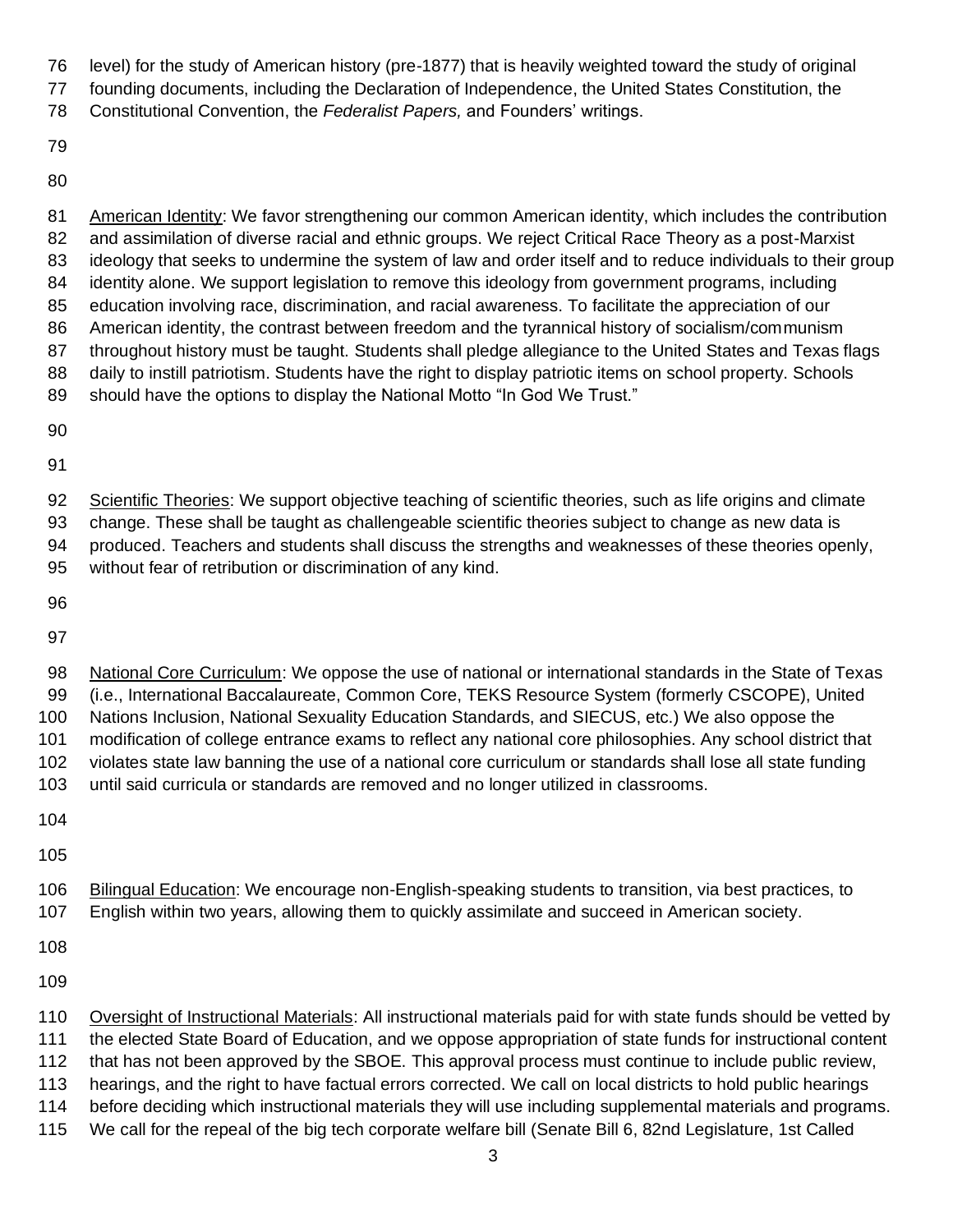- Session), which created a loophole around SBOE approval allowing progressive propaganda and
- Common Core-based materials into the classroom.
- 
- 
- Education on Humanity of the Preborn Child: Texas students should learn about the Humanity of the
- Preborn Child, including life-affirming definitions of life and the study of life, life begins at fertilization,
- milestones of fetal development at two-week gestational intervals, use of fetal baby models, witnessing of
- a live ultrasound, viewing the *Miracle of Life* type video, and (for high school students) the contents of the
- Woman's Right to Know booklet.
- 
- 
- (Governance)
- Abolish Department of Education: Since education is not an enumerated power of the federal government,
- we believe the Department of Education should be abolished, and the transfer of any of its functions to any other federal agency should be prohibited.
- 
- 
- Elected SBOE: We believe that the SBOE should continue to be an elected body consisting of fifteen members. Their responsibilities must include:
- a. Appointing the Commissioner of Education.
- 136 b. Maintaining constitutional authority over the Permanent School Fund.
- c. Maintaining sole authority over all curricula content.
- d. The state adoption of all educational materials. This process must include public hearings.
- e. Granting, revoking, or amending open enrollment school charters.
- f. Teacher and administrator certification. We call for the abolition of the State Board for Educator Certification.
- The SBOE should be staffed out of general revenue.
- 
- 
- School Security: We support passage of a statute, which permits local law enforcement to provide
- handgun safety and proficiency training for all educators, and allows LTC (License to Carry) holders to carry a concealed firearm on the premises of Pre-K-12 schools for security and protection purposes.
- 
- 
- 
- School Safety: We call for the repeal or revision of Senate Bill 393 (2013). We call for mandatory
- reporting to law enforcement of school children who have committed violent acts on school property.
-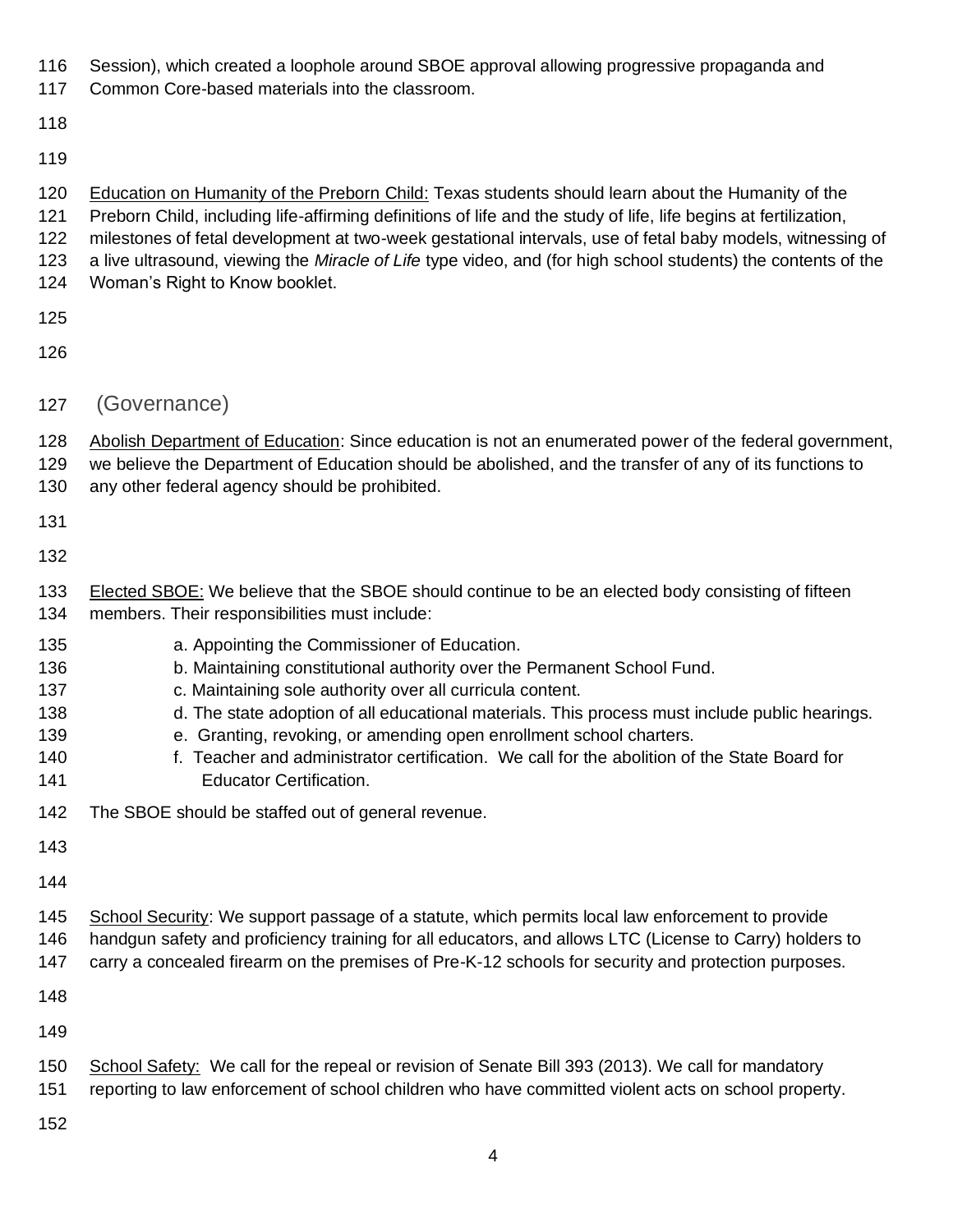- School Boards: We believe locally-elected school boards have a duty to ensure that the education
- provided reflects traditional Texas values and have purview over policy, curriculum, and budget. We
- oppose micromanagement guidelines, trainings, and governance policies that empower appointed
- superintendents at the expense of elected school boards. We believe university regents should also play
- an active role in the governance of their institutions and should not rubberstamp what university
- chancellors and presidents propose.
- 
- 

 Withdraw from Taxpayer-Funded Lobby Groups Like TASB: Local independent school districts should sever all ties with taxpayer funded lobby groups including the Texas Association of School Boards (TASB), the Texas Association of School Administrators (TASA), and the Texas Association of Community Schools (TACS). Required training now provided by groups like the above-named organizations would instead be under the auspices of the State Board of Education, with funds appropriated for that purpose.

 Enforcement of Open Meetings: We support allowing taxpayers to seek limited civil penalties for school trustees who violate the Texas Open Meetings Act. We believe an open meetings violation should be an affirmative defense to a charge of disrupting a public meeting.

Gender Identity: The official position of the Texas schools shall be that there are only two genders:

biological male and biological female. We oppose transgender normalizing curriculum and pronoun use.

We hold that biological men shall compete against other biological men and biological women shall

- compete against other biological women in athletics in the public school system of Texas and at the collegiate level.
- 

- 
- School Health Advisory Councils: Until the legislature removes sex education from the curriculum of public schools, the State of Texas should adopt changes to Texas Education Code 28.004 to:
- a. Require every member of the School Health Advisory Council (SHAC) to be appointed by 184 the Board of Trustees.
- b. Require at least 50% of the SHAC to be parents of students within the district, who are not
- **related to district employees.**  c. Require at least 50% of the parent attendees to be present for business to be conducted **and be open to the public.**
- d. Require every school district to post:
- e. SHAC meeting minutes.
- f. full and fair disclosure of the contents of the human sexuality instruction.
- g. proposed changes to health education.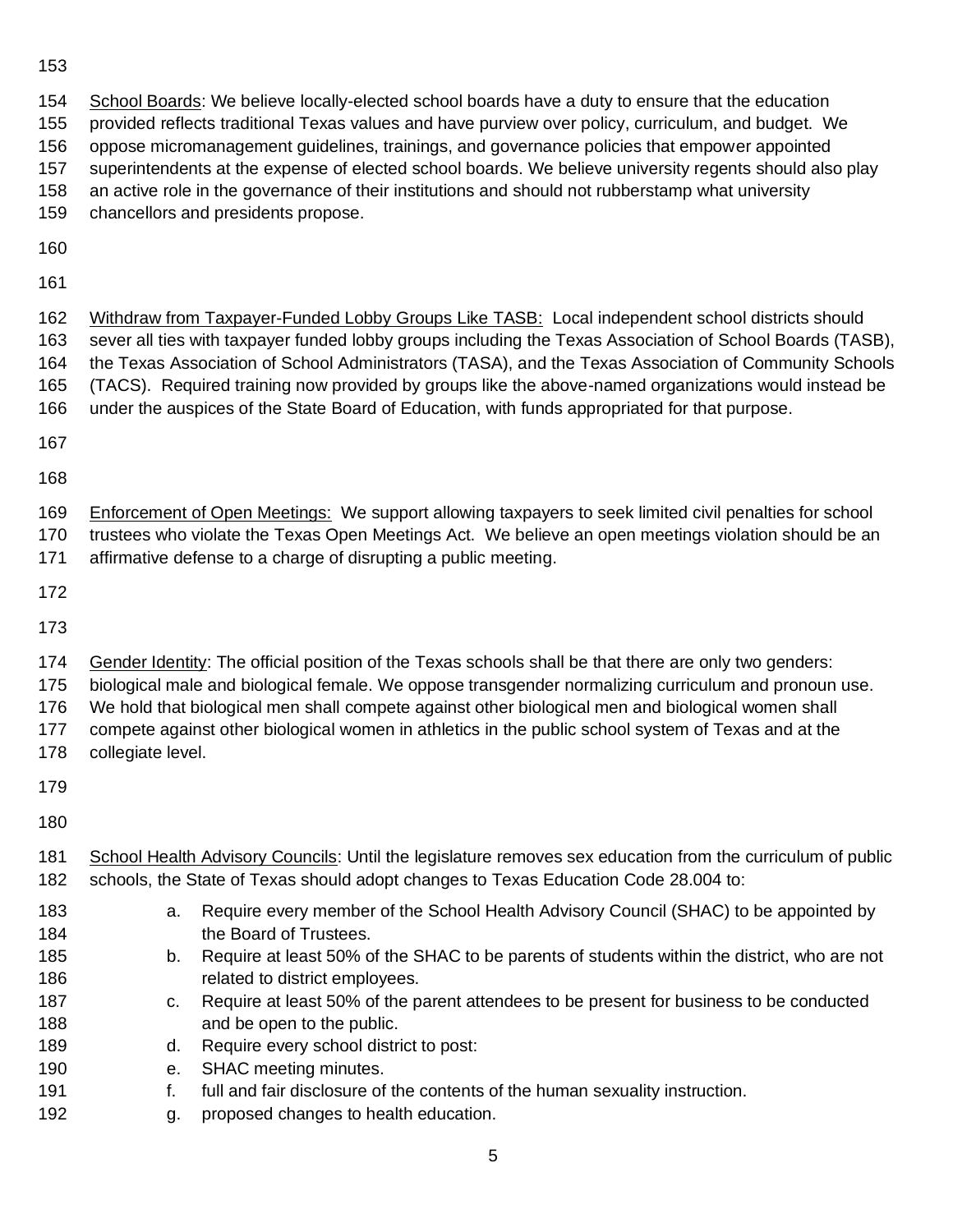- h. Close loopholes in order to prohibit contraception distribution and demonstration.
- 
- i. Expand the grievance process to cover the entire section of Texas Education Code 28.004.
- 
- 

 Foreign Charter Schools: Charter schools should have accountability and transparency to local parents, taxpayers, and the State of Texas, as do current public schools. We oppose public funding of charter schools that receive money from foreign entities. We urge the Texas Legislature to enact legislation that requires charter school operators and board members to be eligible Texas voters.

- 
- 
- (Higher Education)
- College Tuition and Student Loan Reform: College costs are out-of-control, and reform is urgently required, including the following:
- a. We call for reasonable limits on public university tuition and student loan borrowing commensurate with fiscal responsibility and current earnings in the student's field of education
- b. We oppose mass cancellation of student loan obligations but support tax credits and **interest rate reductions to ease the burden on students deeply in debt.**
- c. We support requiring universities to share the risk of guaranteeing student loans, and universities with multi-billion dollar endowments should guarantee their own student loans.
- d. We oppose in-state tuition and financial aid for illegal aliens.
- e. We oppose Robin Hood schemes that raise tuition for some students to give to others.
- 
- 
- Fund and Support Western Civilization Instruction, Defund Political Correctness:
- **218** a. Like Hillsdale College, we agree that state universities "should value the merit of each unique individual, rather than succumbing to the discriminatory trend of so-called social 220 justice and multicultural diversity, which judges individuals not as individuals, but as members of a group which pits one group against other competing groups in divisive power struggles."
- b. We oppose any state formula funding or graduation requirements for divisive curricula inconsistent with the above, including Marxist, anti-American, critical race theory, multiculturalism, or diversity-equity-inclusion courses
- 226 c. We oppose using public funds for homosexuality, transgender, or diversity-equity-inclusion centers
- d. Public universities should be required to create a comprehensive program of instruction in Western Civilization, American Institutions, and free-market Liberty principles, with centers and funding dedicated to that task
- e. Public universities should be required to comply with the above before tuition or state appropriations are increased